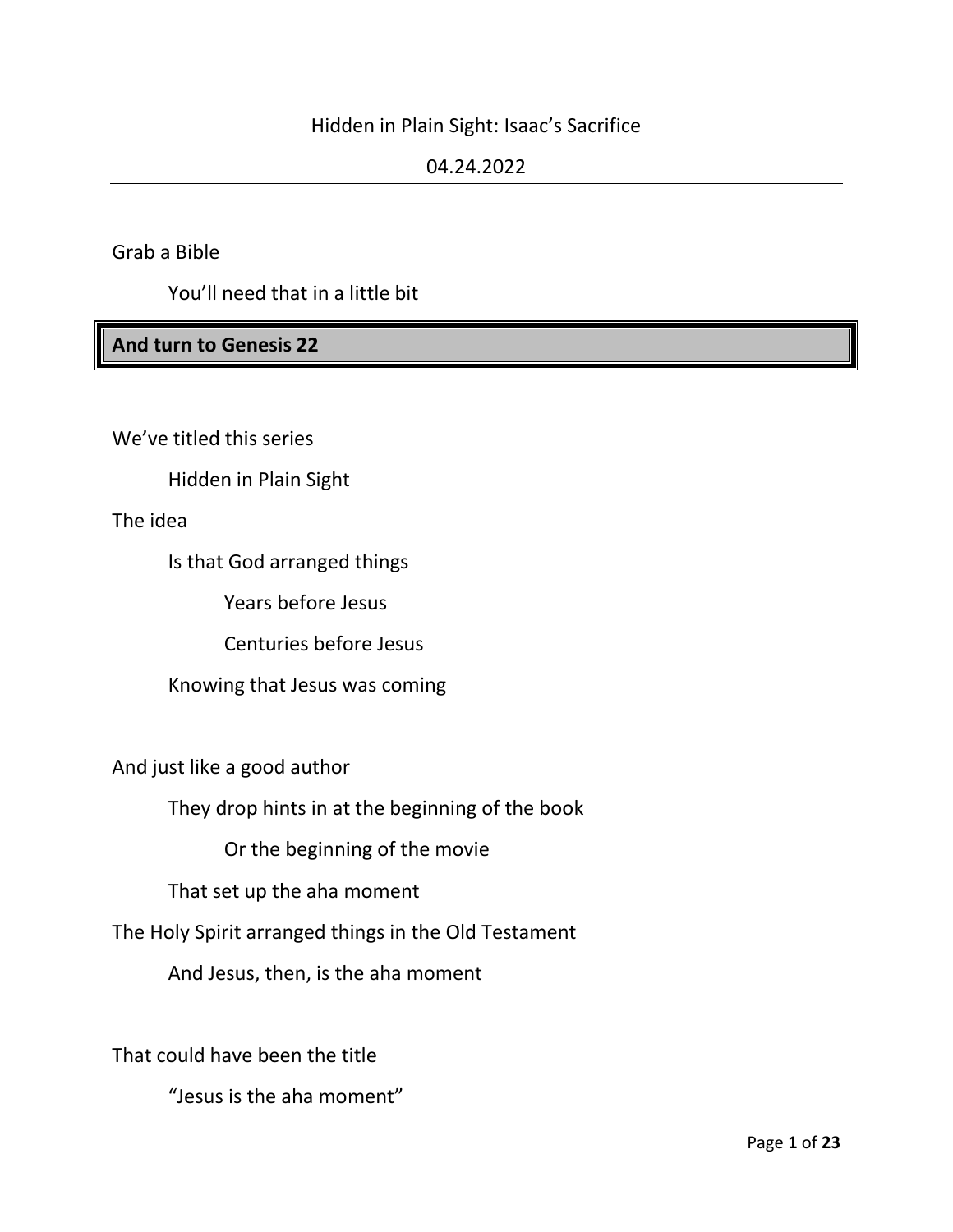You see an example of this in John 5:

Look at this interaction

Between Jesus and the Pharisees

**John 5:39a - You study the Scriptures diligently because you think that in them you have eternal life.**

The only Scriptures they had

When Jesus walked the earth

Was the Old Testament

Right?

So, He's saying you study the Old Testament

But…

**These are the very Scriptures that testify about Me, yet you refuse to come to Me to have life. {John 5:39-40}**

The whole Bible points to Jesus

He was there all along

But they didn't recognize it

He's here now

But we still don't always recognize Him

He's hidden in plain sight

Let's be clear: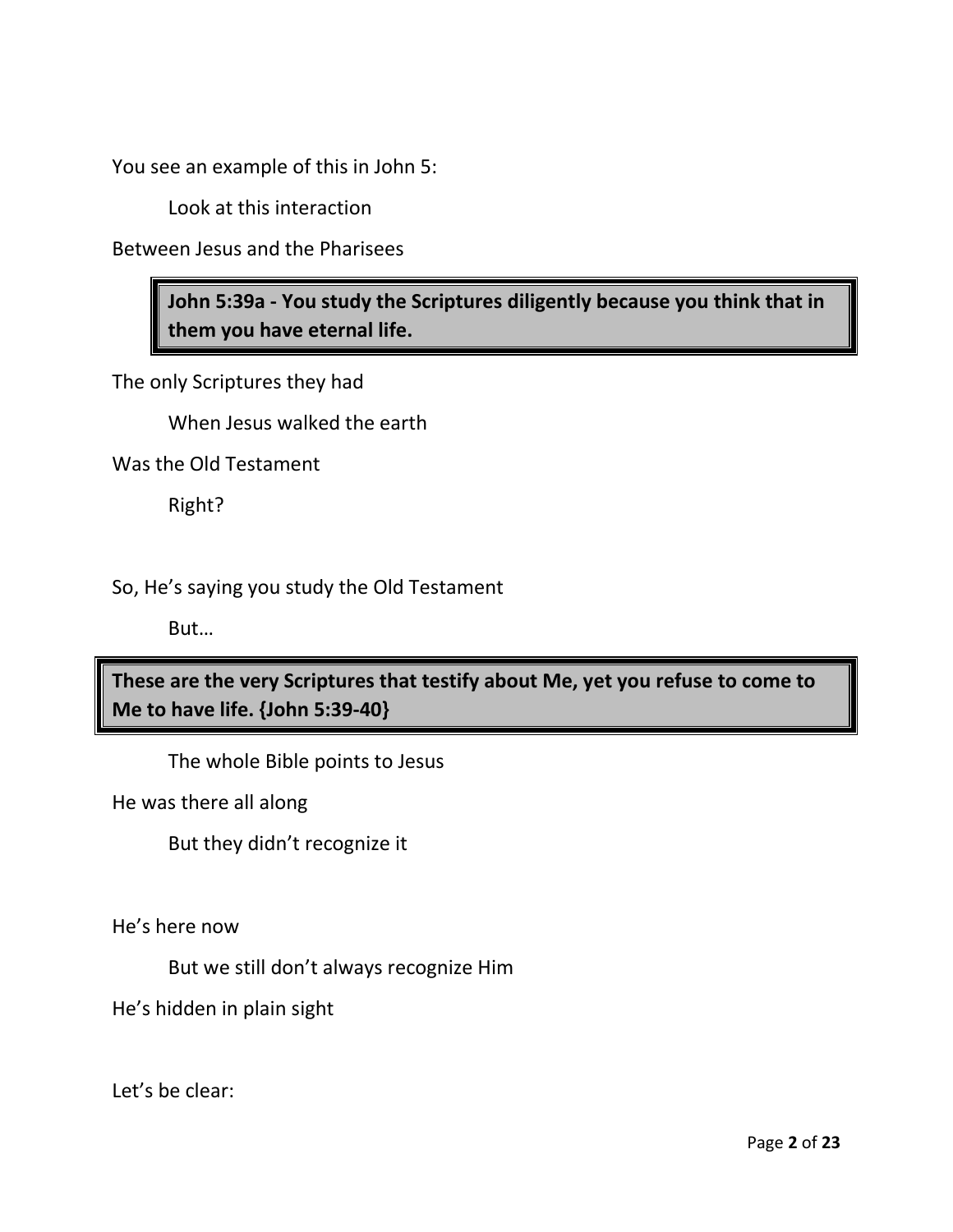#### **The Holy Spirit inspired prophets to speak**

Words that Jesus fulfilled

**That's prophecy**

**The Holy Spirit inspired authors to write**

Actions that Jesus fulfilled

That's more prophecy

But the Holy Spirit also inspired

#### **People to action**

That mimicked Jesus

Before He was here

#### **That's called Typology**

You may be skeptical of some of this

That's ok

If there were 1 or 2 items

Maybe

But this is overwhelming

And I hope to convince you of that today

In keeping with the topic of foreshadowing

I want to give you all the takeaways today

At the *beginning* of the message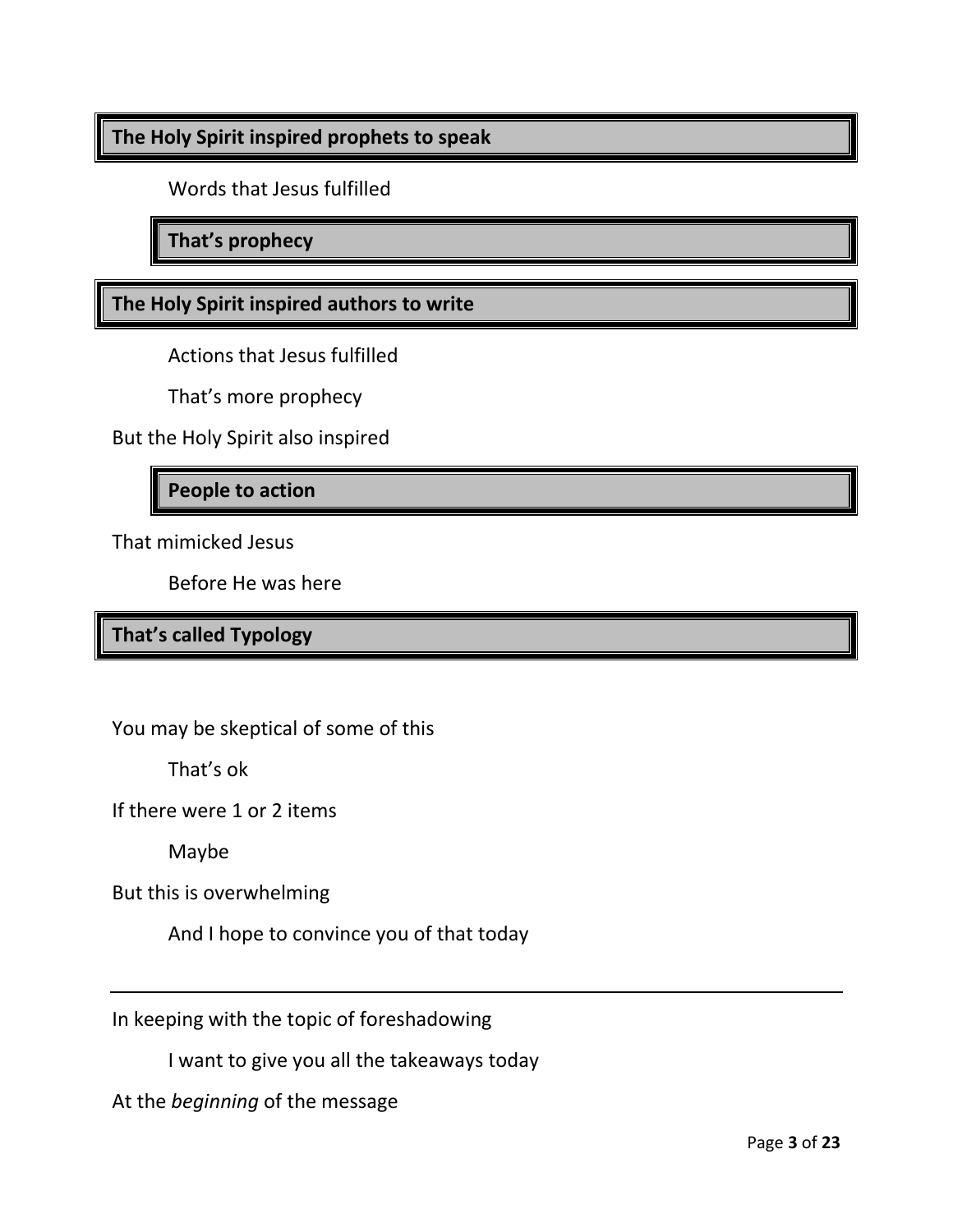So, you know where we're going

And then, *at the end*

Hopefully, I will have foreshadowed correctly

If so

That's not prophecy or typology

That's just the grace of God

Or… possibly… dumb luck

I am hoping to convince you

Of three key realities today:

### **1 - God is smarter than you are {Brilliant}**

Simply put

God is playing chess

And we're…

We're not even playing checkers

We're making mud pies

God is smarter than we are

I'm going to show you that today

### **2 – God is a master administrator {Leader}**

Look at this quote:

**Trust in large institutions is declining all across the board. People are increasingly losing their faith in large institutions in an age of mass information, "fake news," out-of-touch politicians, #MeToo, income inequality, conspiracy theories, public health crises, and absurd political**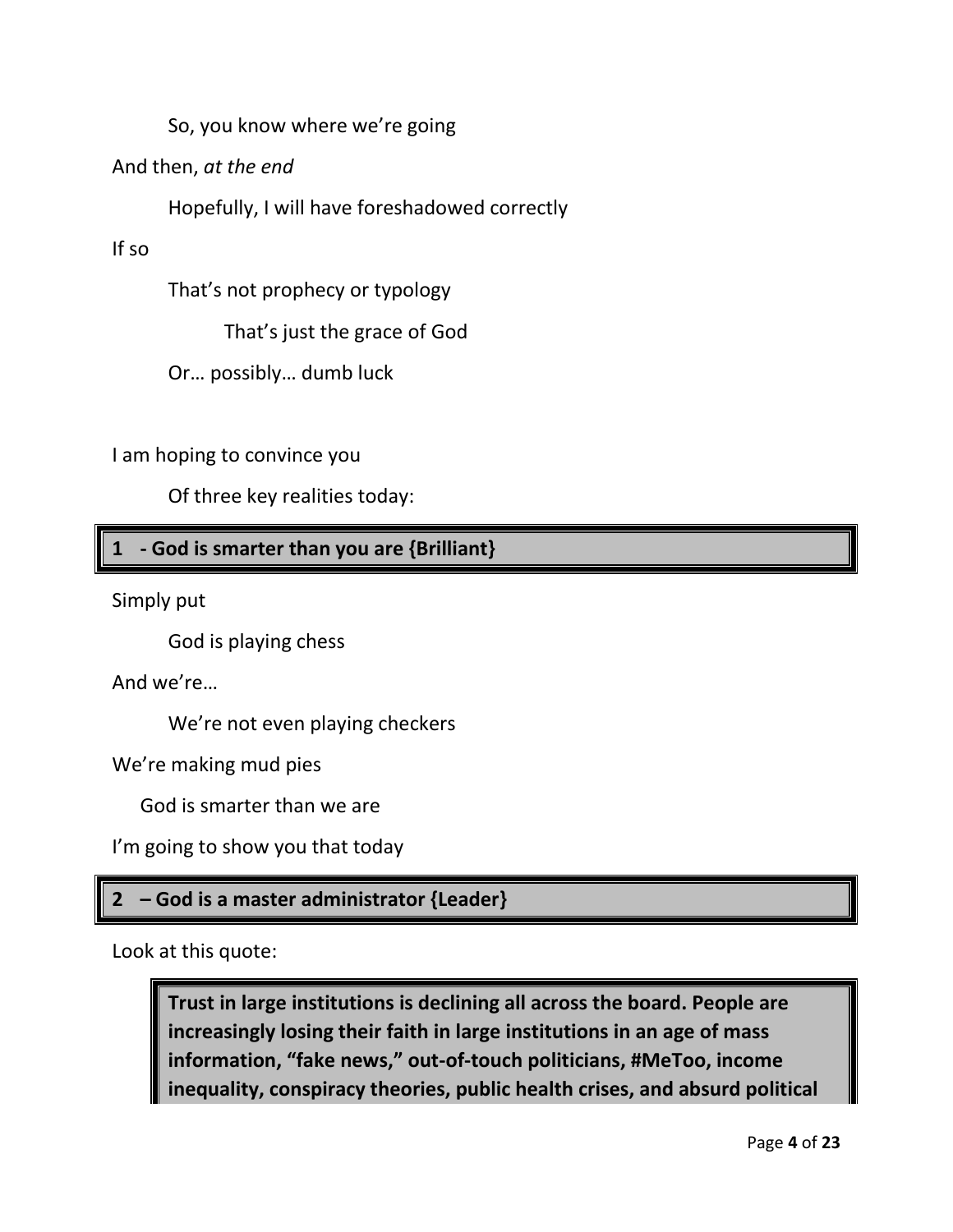**theater. The four primary institutional pillars of modern society – Government, Business, Media, and Church – are more likely to be viewed as corrupt, ineffective, and self-serving than trustworthy, effective, and selfless. – Joe Terrell**

Cynicism in institutional pillars

Is skyrocketing

And surveys show that that cynicism

Is higher the younger you go

The baby boomers & builders among us

Probably have a lower view than they used to

But they still have more trust

Than Gen-x'ers and Millennials ever had

Gen-Z is pretty sure that large organizations

Can't be trusted to organize a 2-car parade

It's into that context

That we have the Living God

Organizing events and words and actions

Hundreds of years before Jesus

So that when Jesus arrives

You realize who He is

And you realize that

God's got this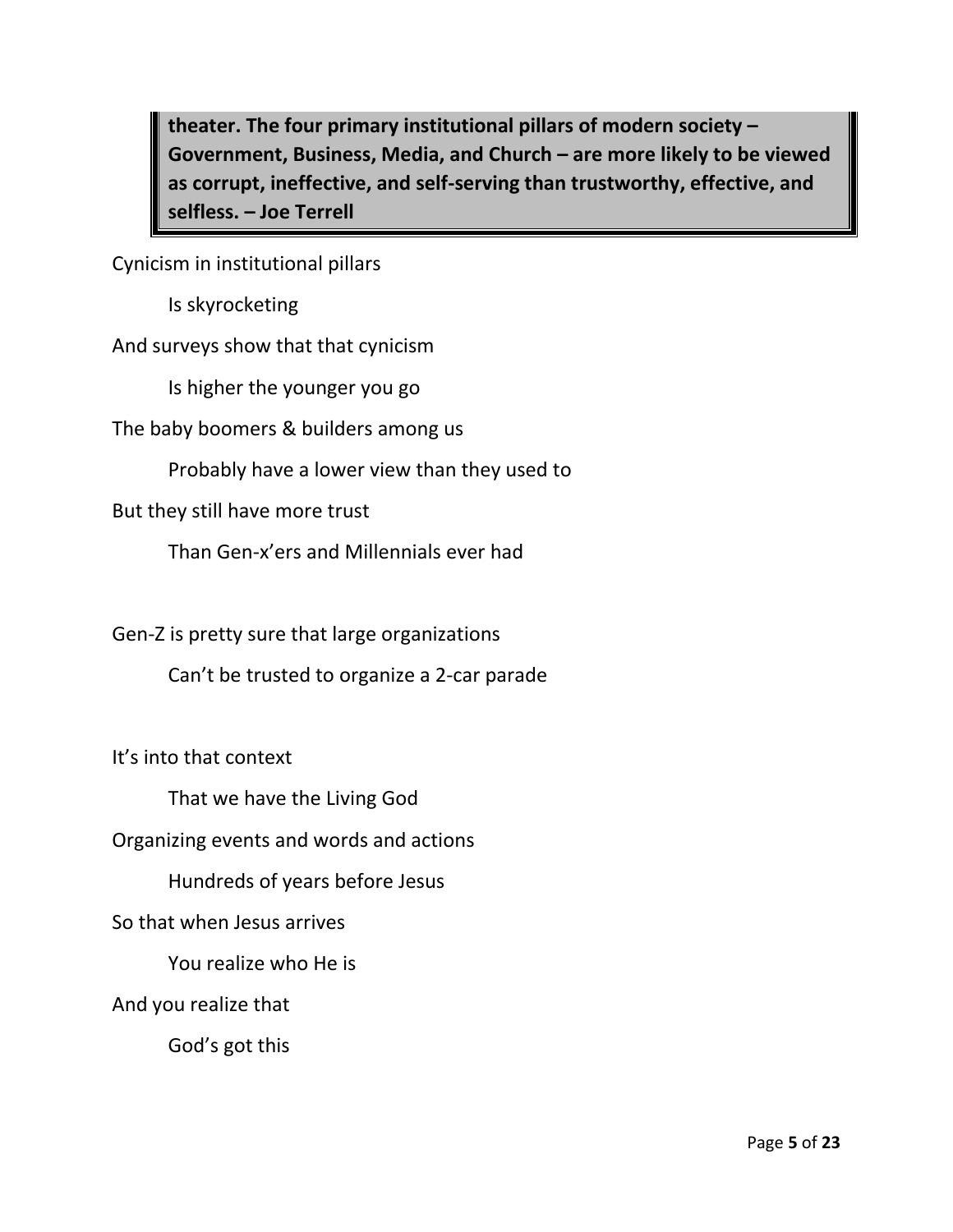He's a master administrator

And He's smarter than we are

# **3 – God can be trusted {Trustworthy}**

Consider the worries that plague us:

**Am I a good parent?**

**Is the economy stable?**

**Will our country ever come together?**

**Will I ever meet Mr. Right?**

**Am I saving enough for retirement?**

**Is Covid coming back?**

**Is my marriage going to make it?**

If any of these are worries you have

Know that God is more trustworthy than you are

There is so much of life

That is out of our control

But nothing is out of His control

He can be trusted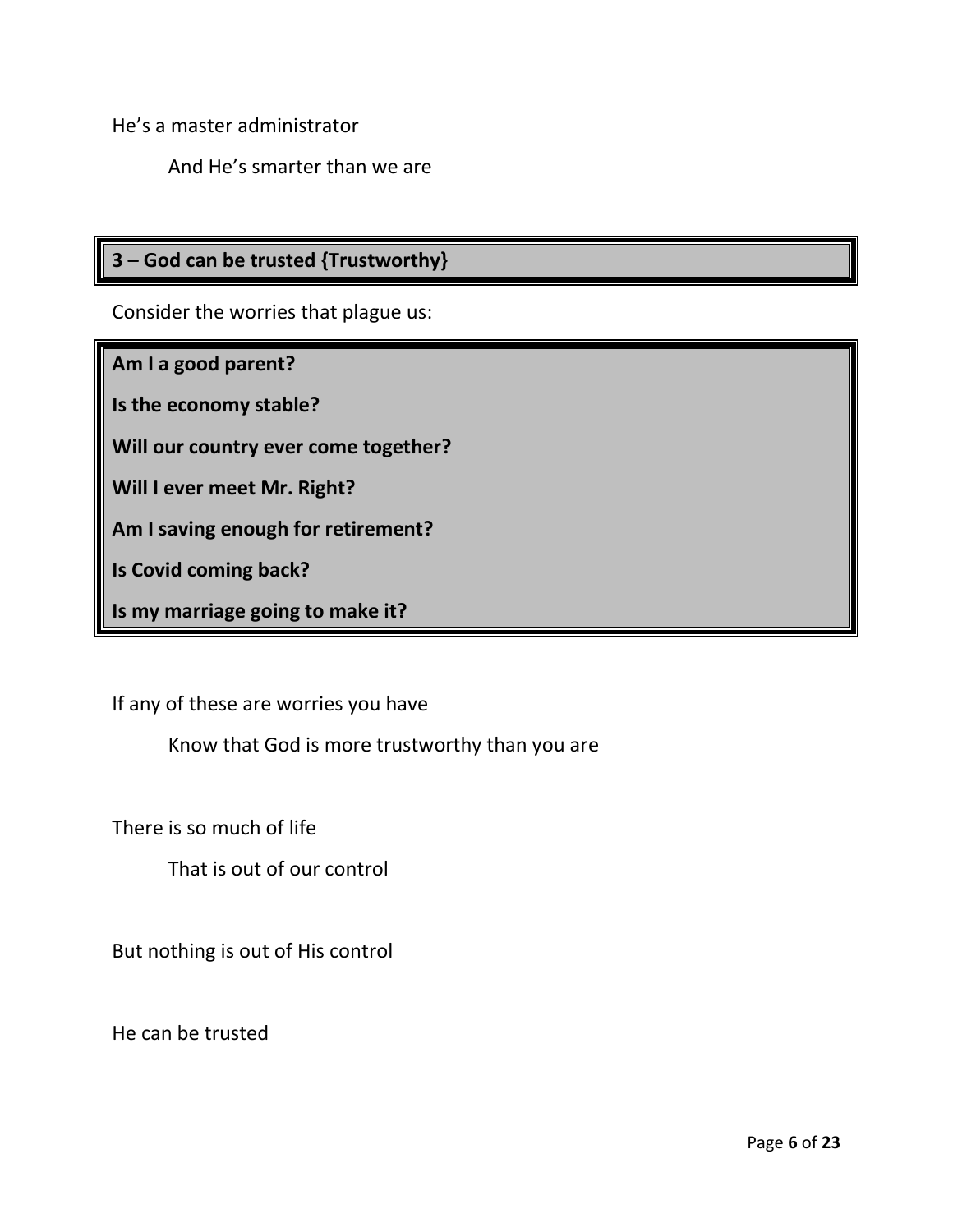#### **OK – so we're just going to put those up there**

And jump into our story

Genesis 22

Introduce Abraham

1 Some time later God *tested* Abraham. He said to him, "Abraham!" "Here I am," he replied.

So, God prompted this

It says He tested Abraham

As you'll see

God indeed set this up

About 2000 years before Jesus

As one of the hints He was dropping

As part of His story

As part of history

In fact, think of it this way

We don't know exactly what year this happened

#### **But if you place Abraham on a timeline**

**With us**

**The life of Jesus is about half-way**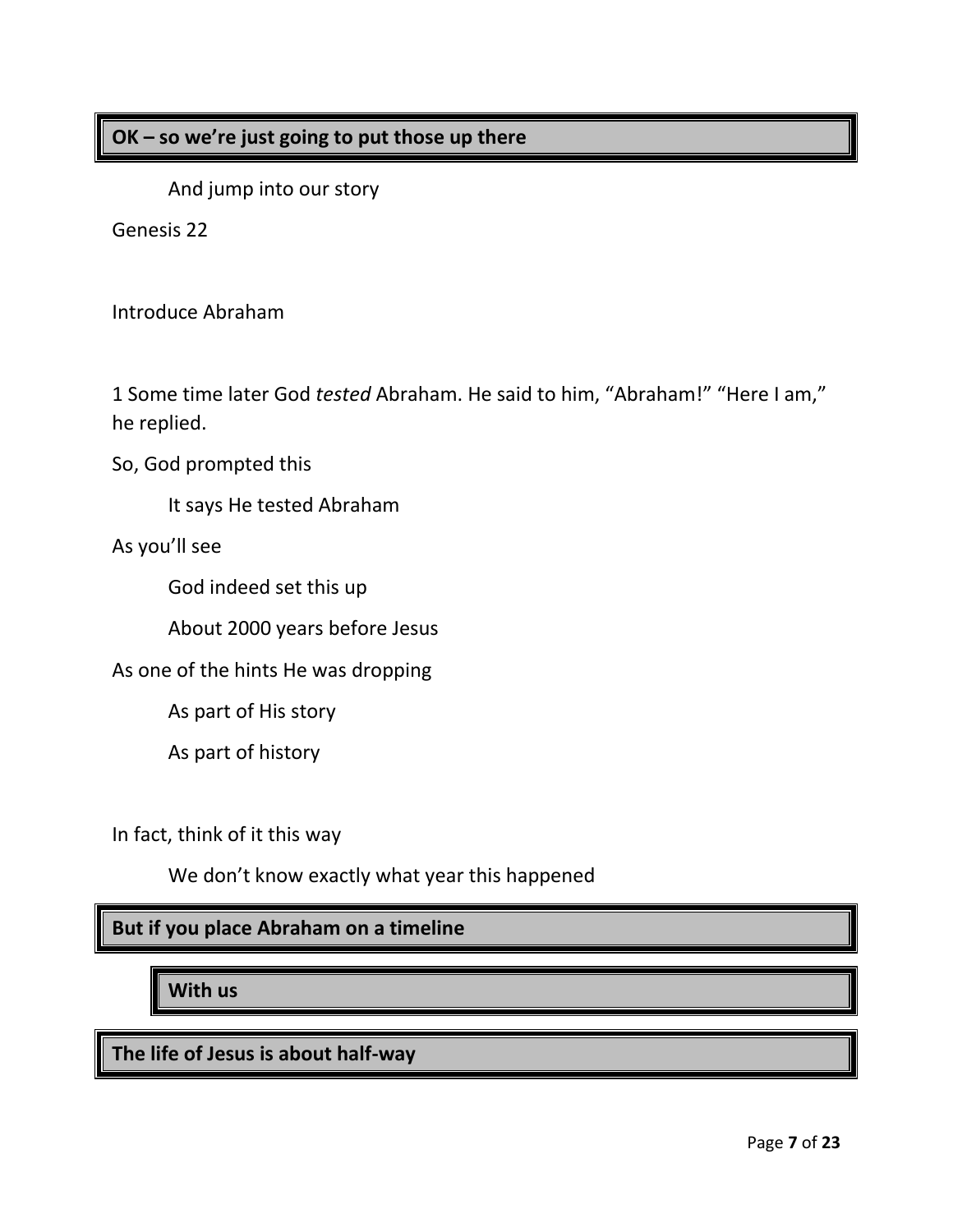We're about as many years after Jesus

As Abraham was before

And God was dropping *significant* hints

Significant

To point us towards Jesus

*2 Then God said, "Take your son, your only son, whom you love—Isaac—and go to the region of Moriah. Sacrifice him there as a burnt offering on a mountain I will show you."*

So, here's the first hint

God says your:

## **"only son"**

But Isaac's not really Abraham's only son

He also has Ishmael

So, what's happening?

Well, maybe He's referring to?

The only son of the promise

Ishmael wasn't the promised son

But many scholars think

This was a little hint

An Easter egg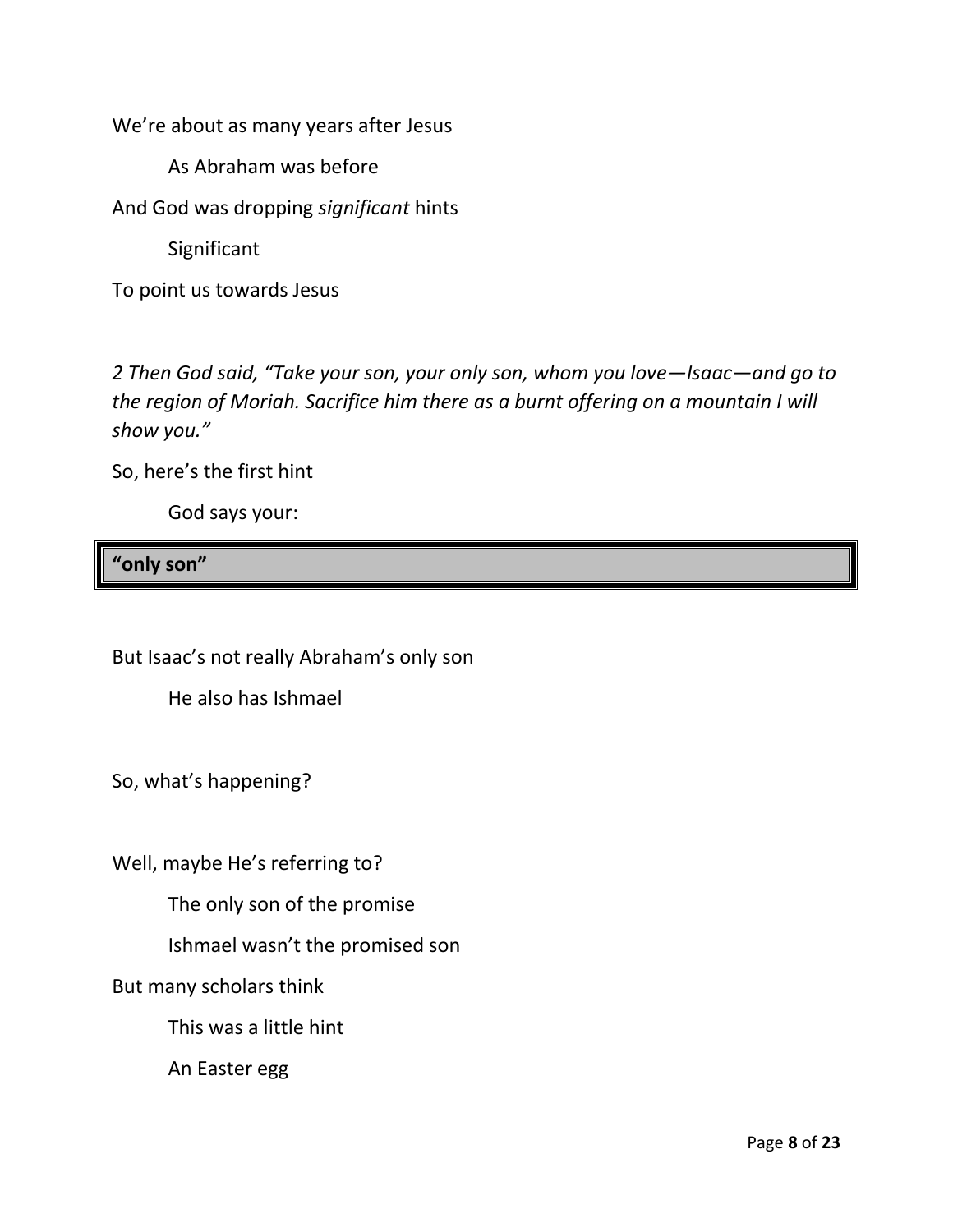That God dropped for His people to find

Because a couple thousand years later

He would say

At Jesus' baptism

**As soon as Jesus was baptized, He went up out of the water. At that moment Heaven was opened, and He saw the Spirit of God descending like a dove and alighting on Him. And a voice from Heaven said, "This is my Son, whom I love; with Him I am well pleased." – Matthew 3:16-17**

So, if you ever hear these words from Heaven

In the James Earl Jones octave

You're gonna notice

But if you're a devout Jew

And you hear these words

You might just go

Now wait a minute

His "only son" …

Interesting

The next one

This is one of my favorites

**God tells Abraham to go to a mountain**

**In the region of Moriah**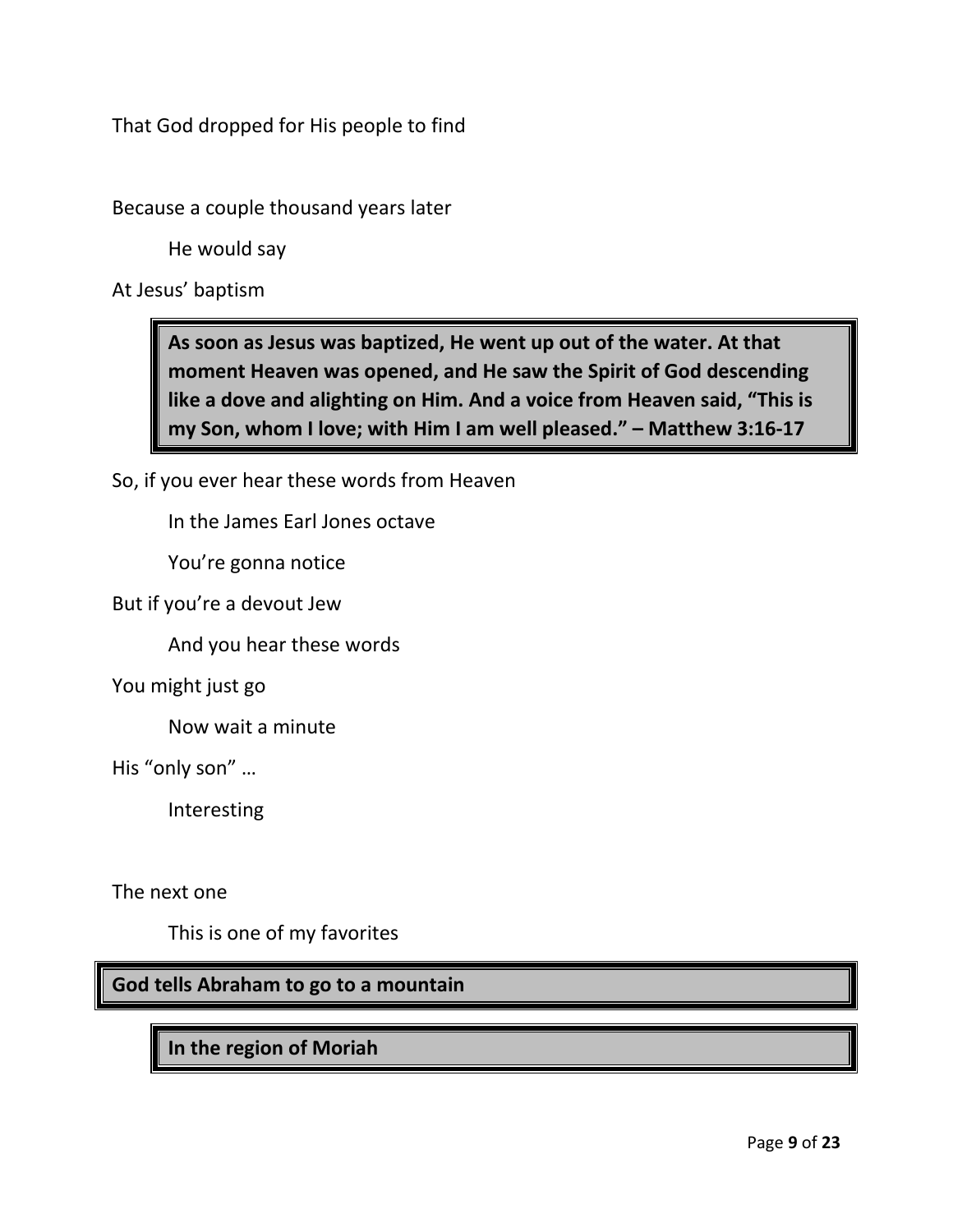Where's that?

All kinds of things happened there

In 2 Samuel 24

God's people were under a curse

And David went to build an alter

To try to stop the curse

And he bought a **threshing floor** from a guy named **Araunah**

He built an alter with the wood from his threshing floor

And he offered a sacrifice to stop the curse

Where was Araunah's threshing floor?

On top of Mt. Moriah

The same place that

Abraham *almost* sacrificed Isaac

Then later

When God told **Solomon** to build a **temple**

Where did they go?

Back to Mt. Moriah

For nearly 1,000 years

Solomon's temple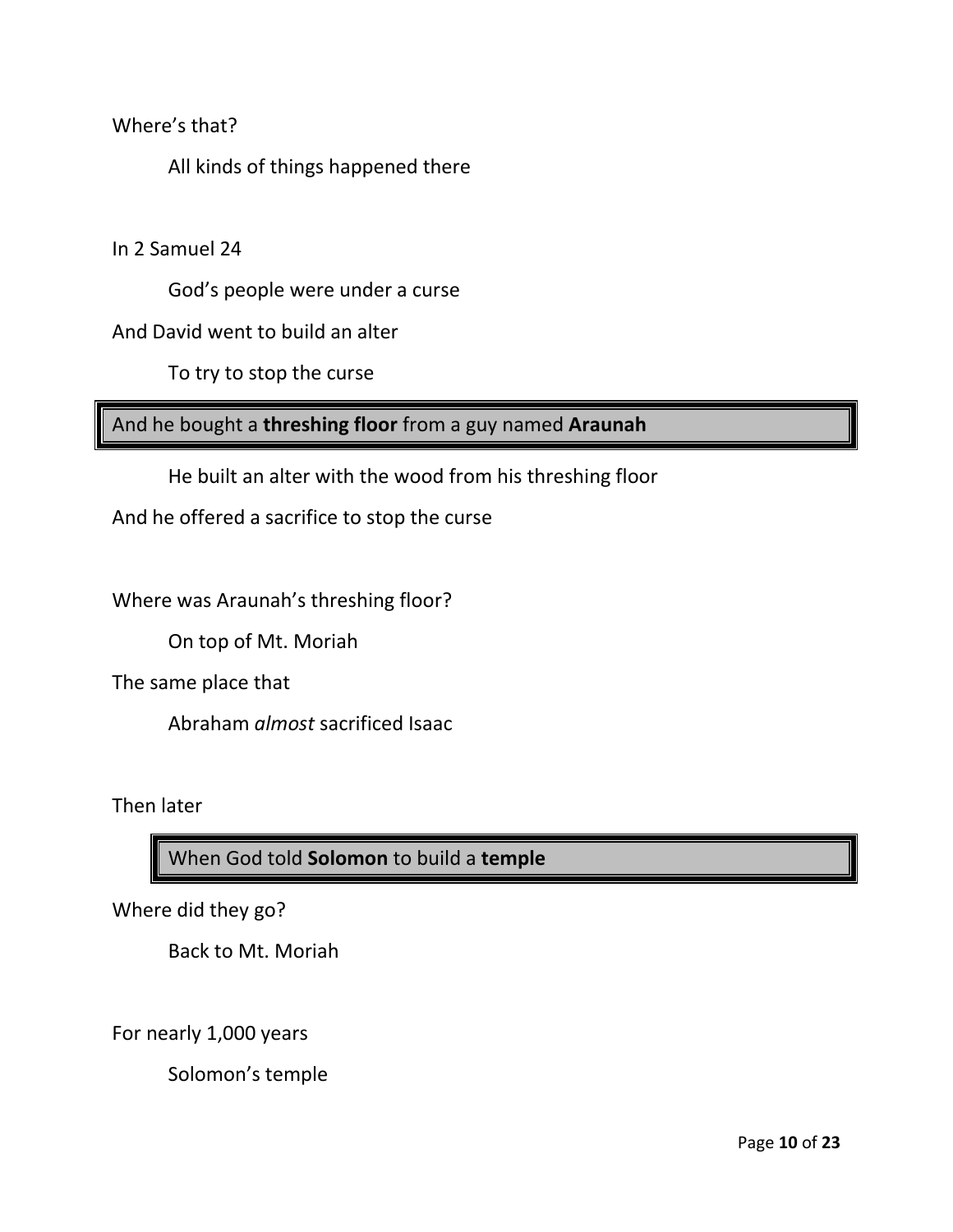And then Herod's temple after that

At this very sight

Received sacrifice after sacrifice after sacrifice

**No matter how many sacrifices were offered year after year, they never added up to a complete solution. – Hebrews 10:1b (MSG)**

You've seen Mt. Moriah, by the way

The location of Araunah's threshing floor

Do you know what's there now?

**Right here** {Show The Dome of the Rock}

Isn't it interesting that God predicted

Isaac & Ishmael's kids would fight

And all these years later

Almost 4000 years later

The most contested piece of real estate in the world

Is where Abraham nearly sacrificed Isaac

Both Isaac's kids – the Jews

And Ishmael's kids – the Arabs

See this spot as part

Of *their* heritage

Sin matters

Abraham goes outside of God's plan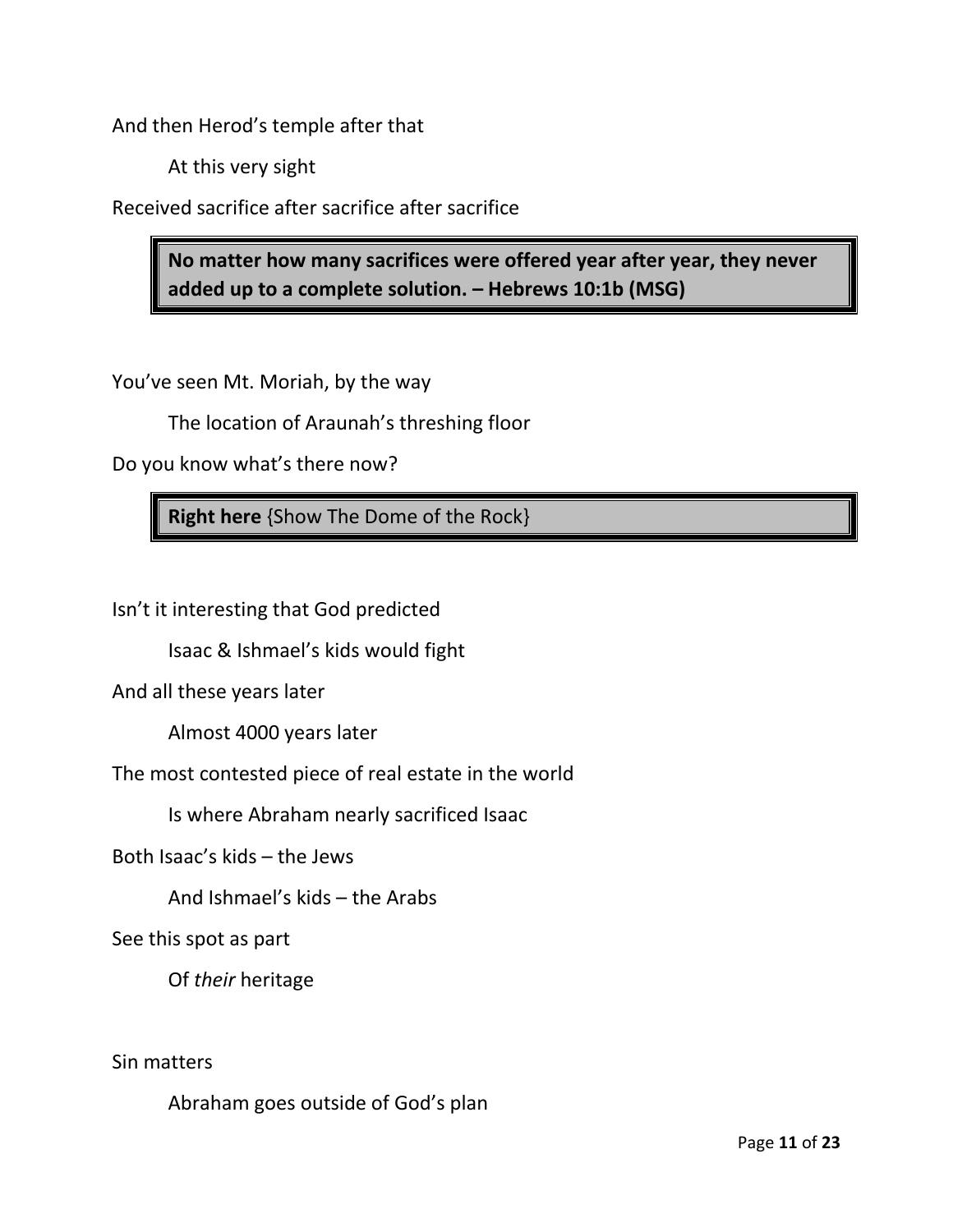And much of the world is still paying a price

Fast forward a few more years

And Jesus climbed a mountain

In the region of Moriah

To a specific ridge of that mountain

# **Called Golgotha**

God offered up His Sn

Near the very place

That Abraham offered up his

3Early the next morning Abraham got up and loaded his donkey. He took with him two of his servants and his son Isaac. When he had cut enough wood for the burnt offering, he set out for the place God had told him about. 4On the third day Abraham looked up and saw the place in the distance. 5He said to his servants, "Stay here with the donkey while I and the boy go over there. We will worship and then we will come back to you."

There's a couple here:

He rides into Moriah

Modern day Jerusalem

#### On a **donkey**

Interesting

We just celebrated

Two weeks ago

Jesus riding into Jerusalem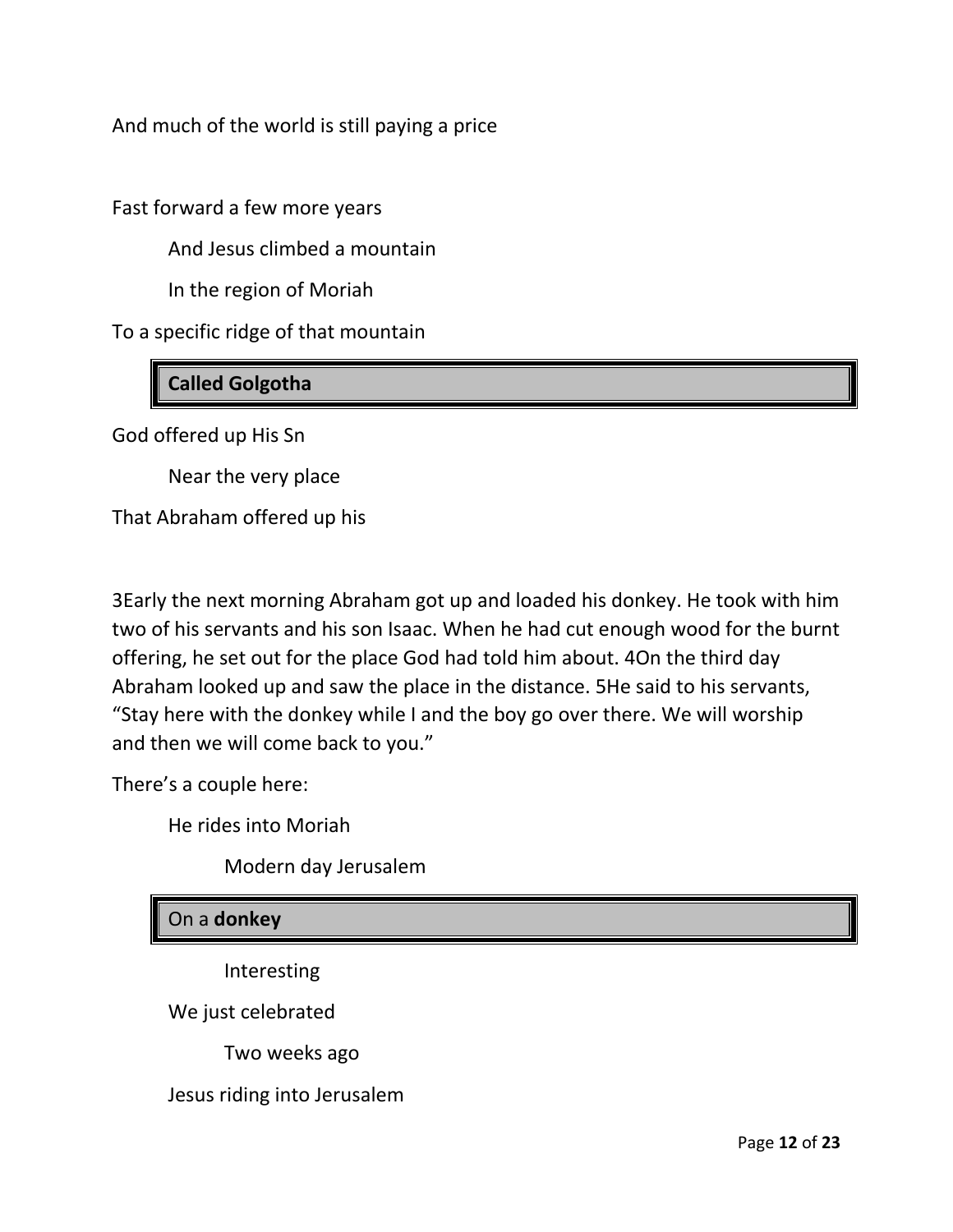On a donkey

Another one:

He is lead up to the mountain

With **two guys** at his side

By itself, that's just ironic

But when you stack it with the rest

That's crazy to me

This is 1000's of years beforehand

My favorite though

Abraham was in Beersheba

Three days south of Moriah

God said go sacrifice your son

So, for 3 days – they walked along

With Abraham going over in his mind

What's that going to be like?

Will I be able to go through with it?

Why in the world is God asking this of me?

What's his momma going to say when I get home without him?

**For three days**, it was like Isaac was already **dead**

But then Abraham says

We'll worship – and then we'll return together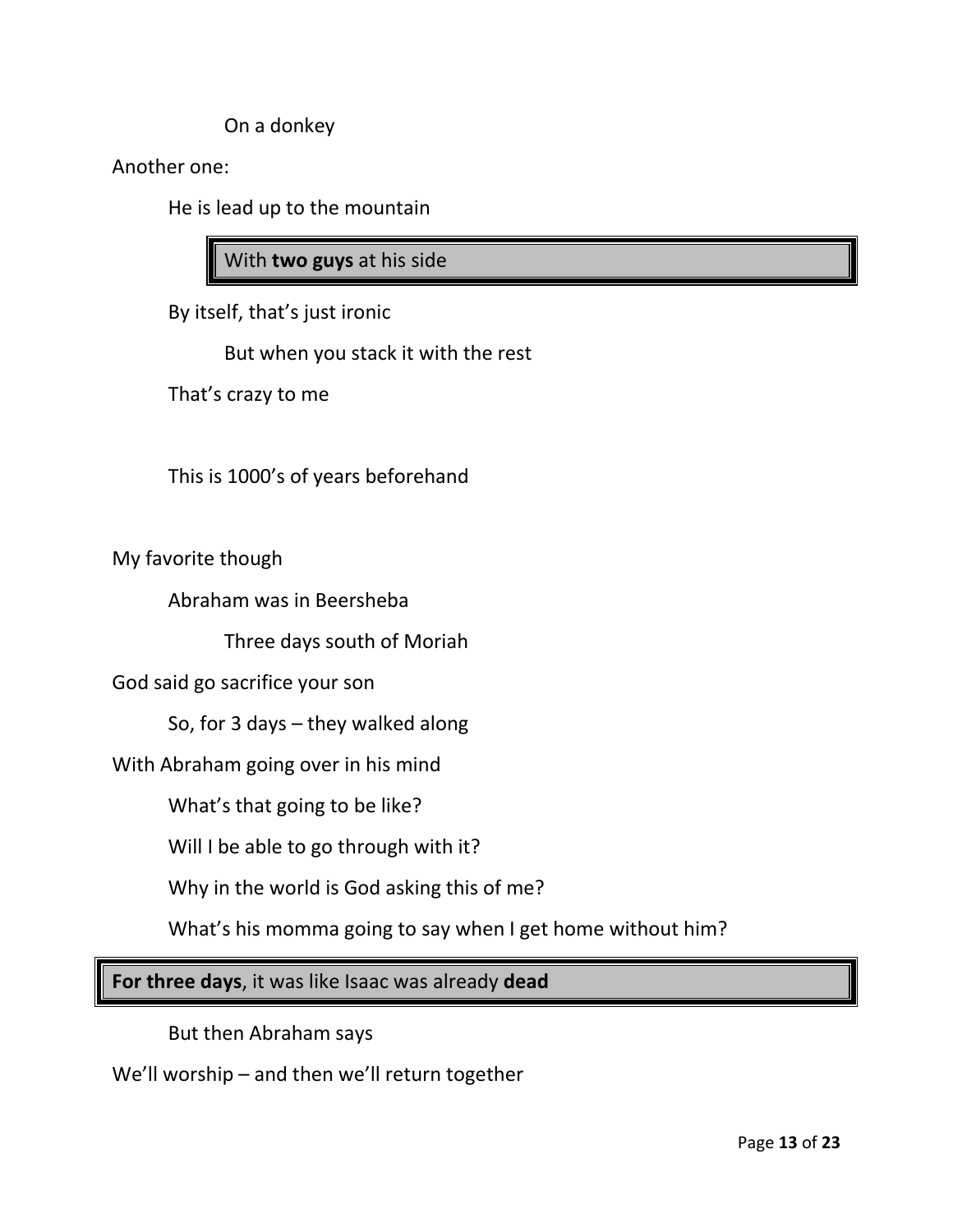Did he anticipate God stopping him?

Did he anticipate God raising Isaac from the dead?

We don't know

But that dude's faithful

6Abraham took the wood for the burnt offering and placed it on his son Isaac, and he himself carried the fire and the knife.

Am I the only one who thinks this is cool?

Isaac **carried** the **wood** upon which he was going to die **on his back** up the mountain

Just like Jesus did

Up that same mountain

A few centuries later

If this was a fictional story

That would be clever

But no one disputes this really happened

Jewish rabbi's

Who don't think Jesus was the Messiah

Agree that all this happened

In the same place

If you're not a Christian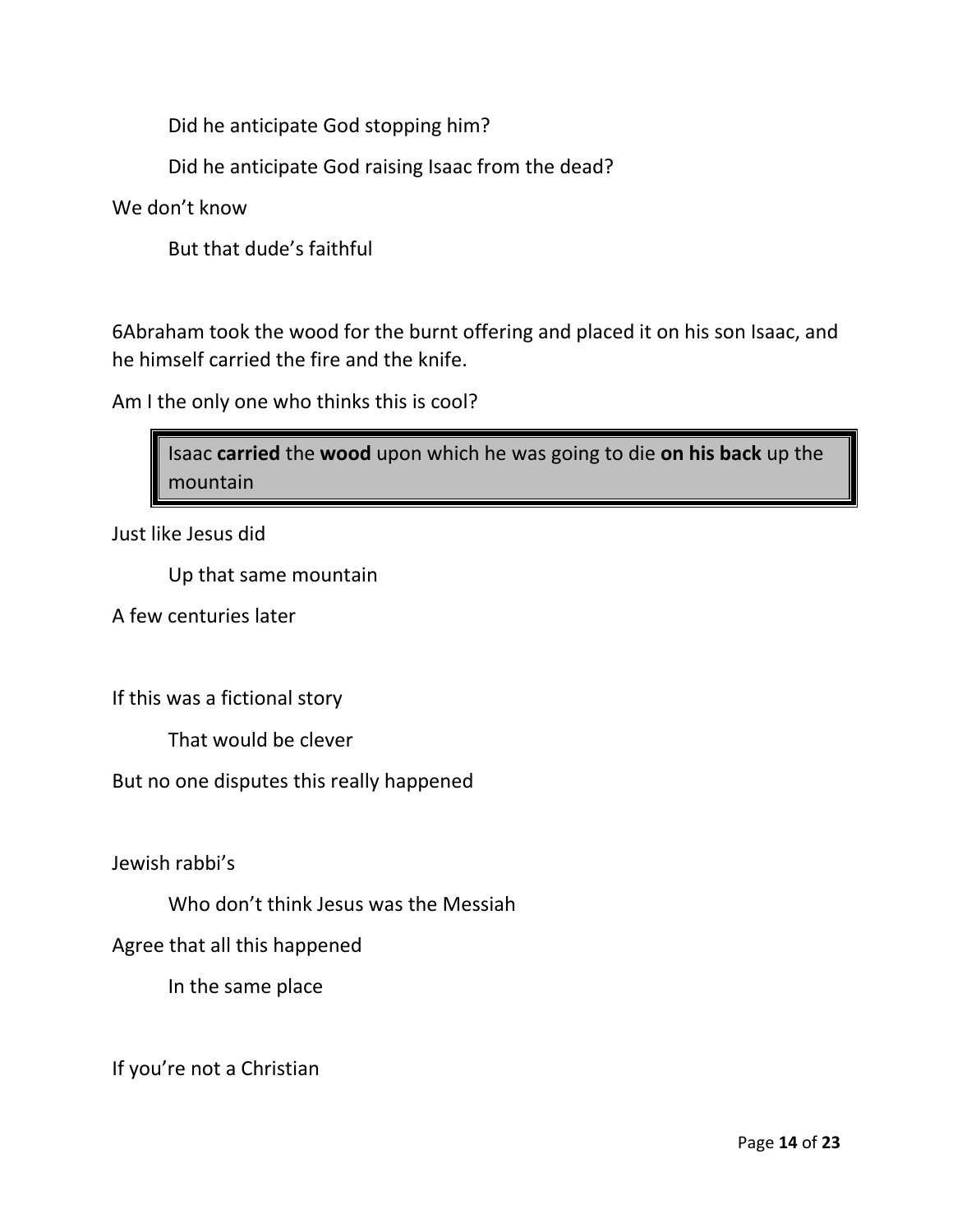You've got to wrestle with

All these coincidences

This is also an important point about Isaac

How old do you think Isaac is?

Lots of us were taught

**He was a little boy**

**Right?**

**I got these pictures online**

**From kids' curriculum**

But that doesn't make sense from the story

Abraham brought enough firewood

To build an alter

He had enough stuff

That he & Isaac needed

Two servants and a donkey to carry it

And he piled all of that on Isaac

To walk up the mountain

That's not a little boy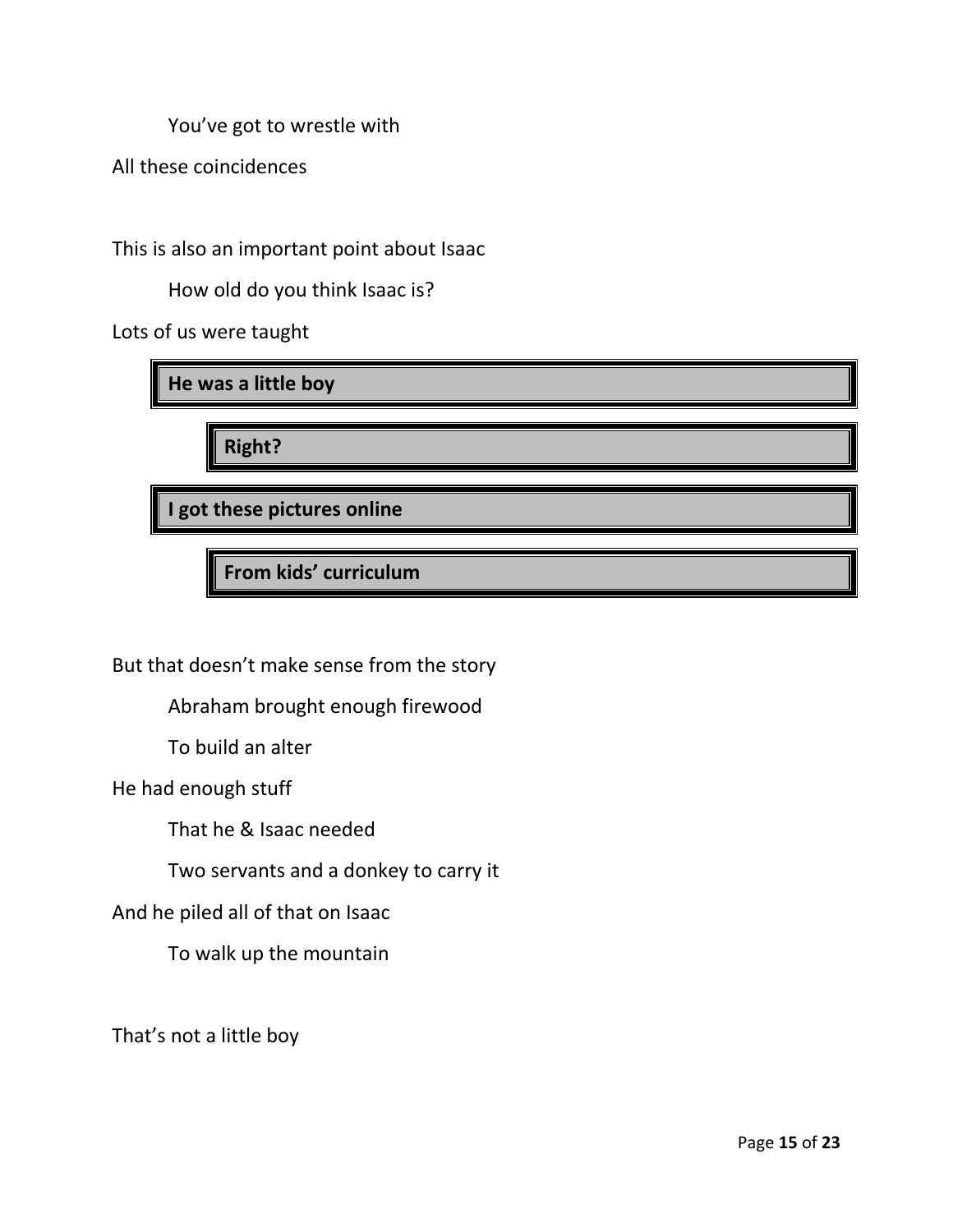Many rabbinic traditions estimate that Isaac was in his late 20's or early 30's

Some rabbinic traditions state that he was 37 years old

Which if that's true

Sarah – his mom – died when he was 37

The New Encyclopedia of Judaism actually says that Sarah's death

Was tied to the stress

Over losing Isaac

As the two of them went on together, 7Isaac spoke up and said to his father Abraham, "Father?"

"Yes, my son?" Abraham replied.

"The fire and wood are here," Isaac said, "but where is the lamb for the burnt offering?"

8Abraham answered, "God Himself will provide the lamb for the burnt offering, my son." And the two of them went on together.

## **"God Himself will provide"**

In the book of Hebrews

The author describes priests

Offering sacrifices for the people

In the Most Holy Place

And it says, in chapter 9

**He did not enter by means of the blood of goats and calves; but He entered the Most Holy Place once for all by His own blood, thus obtaining eternal redemption. – Hebrews 9:12**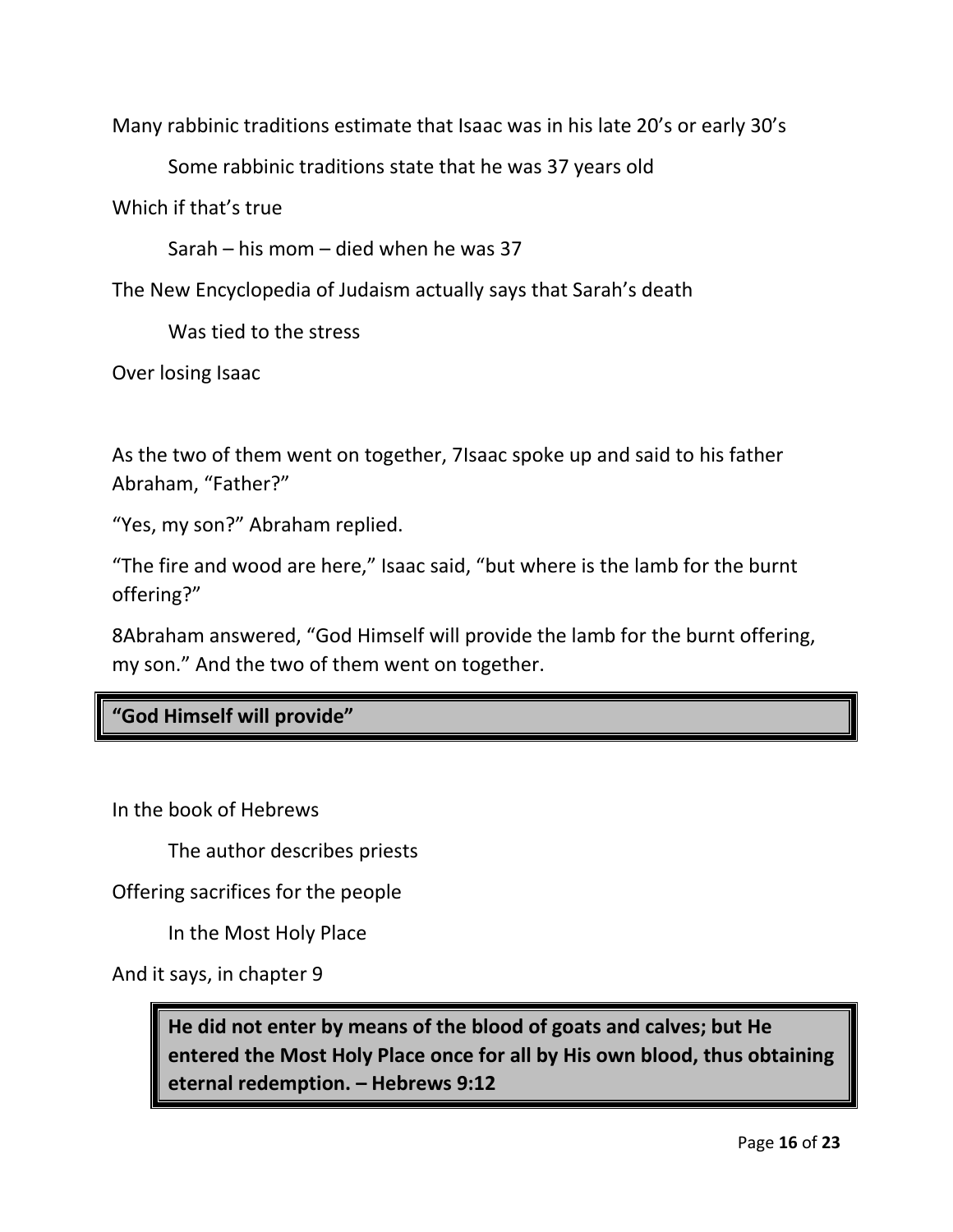God… Himself… provided

9When they reached the place God had told him about, Abraham built an altar there and arranged the wood on it. He bound his son Isaac and laid him on the altar, on top of the wood.

If you have a grown man tossing a little kid on the altar

That makes sense

But if you have a 137-year-old man

And a 37-year-old man

Abraham didn't *"place him"* on the altar

Isaac crawled up on the altar himself

**John 10:17b-18a - I lay down my life—only to take it up again. No one takes it from me, but I lay it down of my own accord. I have authority to lay it down and authority to take it up again.**

10Then he reached out his hand and took the knife to slay his son. 11But the angel of the Lord called out to him from heaven, "Abraham! Abraham!"

"Here I am," he replied.

12"Do not lay a hand on the boy," he said. "Do not do anything to him. Now I know that you fear God, because you have not withheld from me your son, your only son."

This wasn't a child sacrifice

And a sadistic parent

But two grown men

Crying at just how hard it is to follow God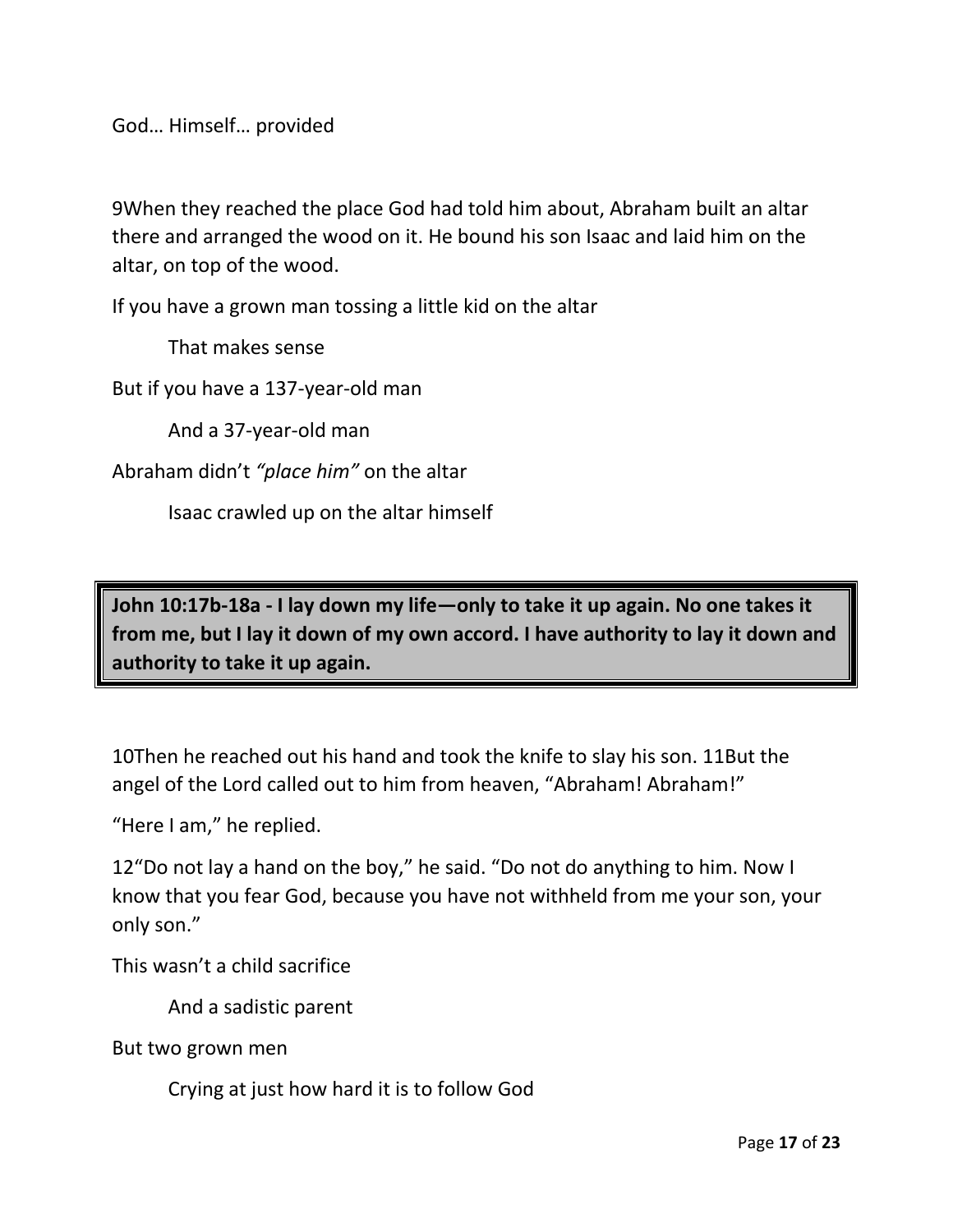In this moment

I do think God prompted Abraham

So that his life told a story

That would grab everyone's attention

Any good story causes you to put yourself in it

Could I go through with that?

Would I be faithful all the way to the end?

For Abraham – could I do that if God asked me?

And for Isaac – could I submit to that if God said?

And it *screams* of Jesus

**Matthew 26:50b-53 - Then the men stepped forward, seized Jesus and arrested Him. With that, one of Jesus' companions reached for his sword, drew it out and struck the servant of the high priest, cutting off his ear.** 

**"Put your sword back in its place," Jesus said to him, "for all who draw the sword will die by the sword. Do you think I cannot call on My Father, and He will at once put at My disposal more than twelve legions of angels?"**

Abraham was faithful

All the way to the end

I'm not sure I could have been

Isaac was faithful

All the way to the end

I'm not sure I could have been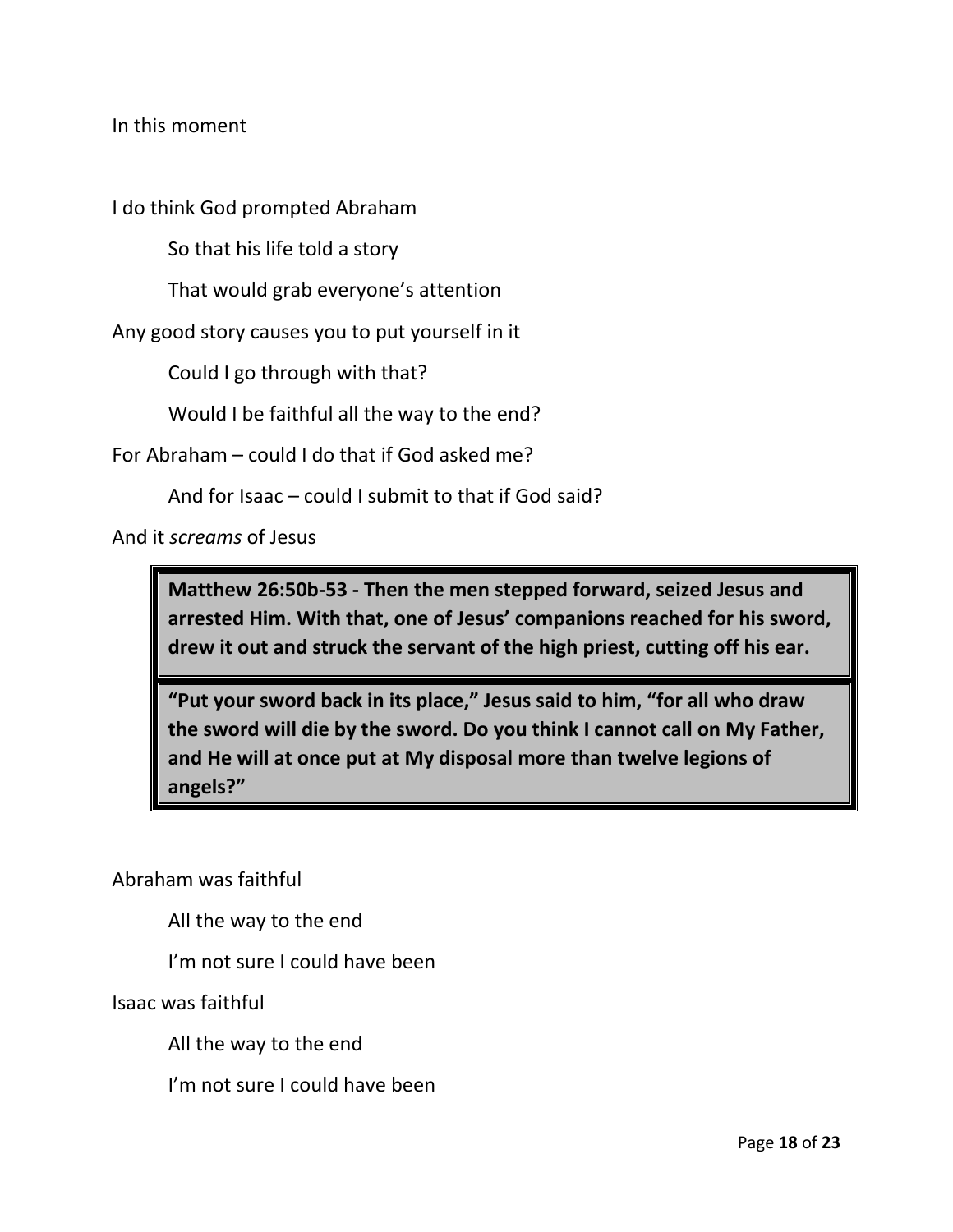And all of that

Draws our attention to God

Who did not lash out

When they spat on His Son

When they pulled out chunks of beard

When they nailed Him to a cross

All of it draws our attention to Jesus

Who turned the other cheek

When they slapped Him again and again

Jesus didn't retaliate

When they whipped Him

Jesus didn't tap out

When He was struggling to catch His next breath

13Abraham looked up and there in a thicket he saw a ram caught by its horns. He went over and took the ram and sacrificed it as a burnt offering instead of his son. 14So Abraham called that place The Lord Will Provide. And to this day it is said, "On the mountain of the Lord it will be provided."

Ahh, this is cool

Abraham prophesied that God would provide

And He did

And it was all intentional

So, the Jewish would recognize Jesus

So that *we* would recognize Jesus now

A ram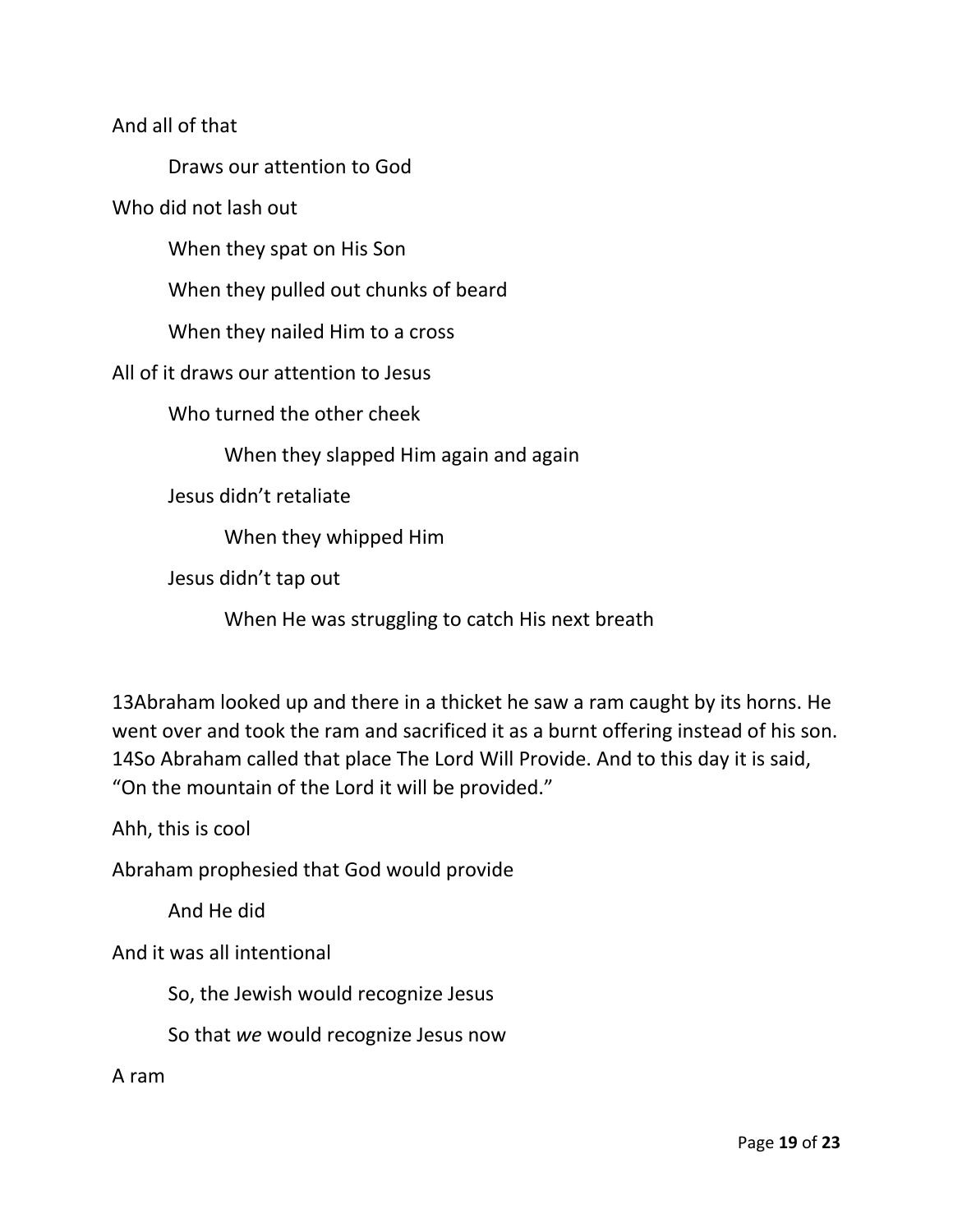A male lamb

Was caught in a thicket of thorns

Thorns being one of the clearest representations

#### **Of the curse in the garden**

And the ram was caught

With thorns on his head

Foreshadowing the mockery

**That Jesus would endure**

And all of that must've struck a chord

When Jesus was introduced to the world

Do you remember how He was announced?

**John 1:29 - The next day John saw Jesus coming toward him and said, "Look, the Lamb of God, who takes away the sin of the world!**

Look at verse 14 again

On the mountain of the Lord

God provided a lamb

That's powerful

OK, one more…

15The angel of the Lord called to Abraham from Heaven a second time 16and said, "I swear by myself, declares the Lord, that because you have done this and have not withheld your son, your only son, 17I will surely bless you and make your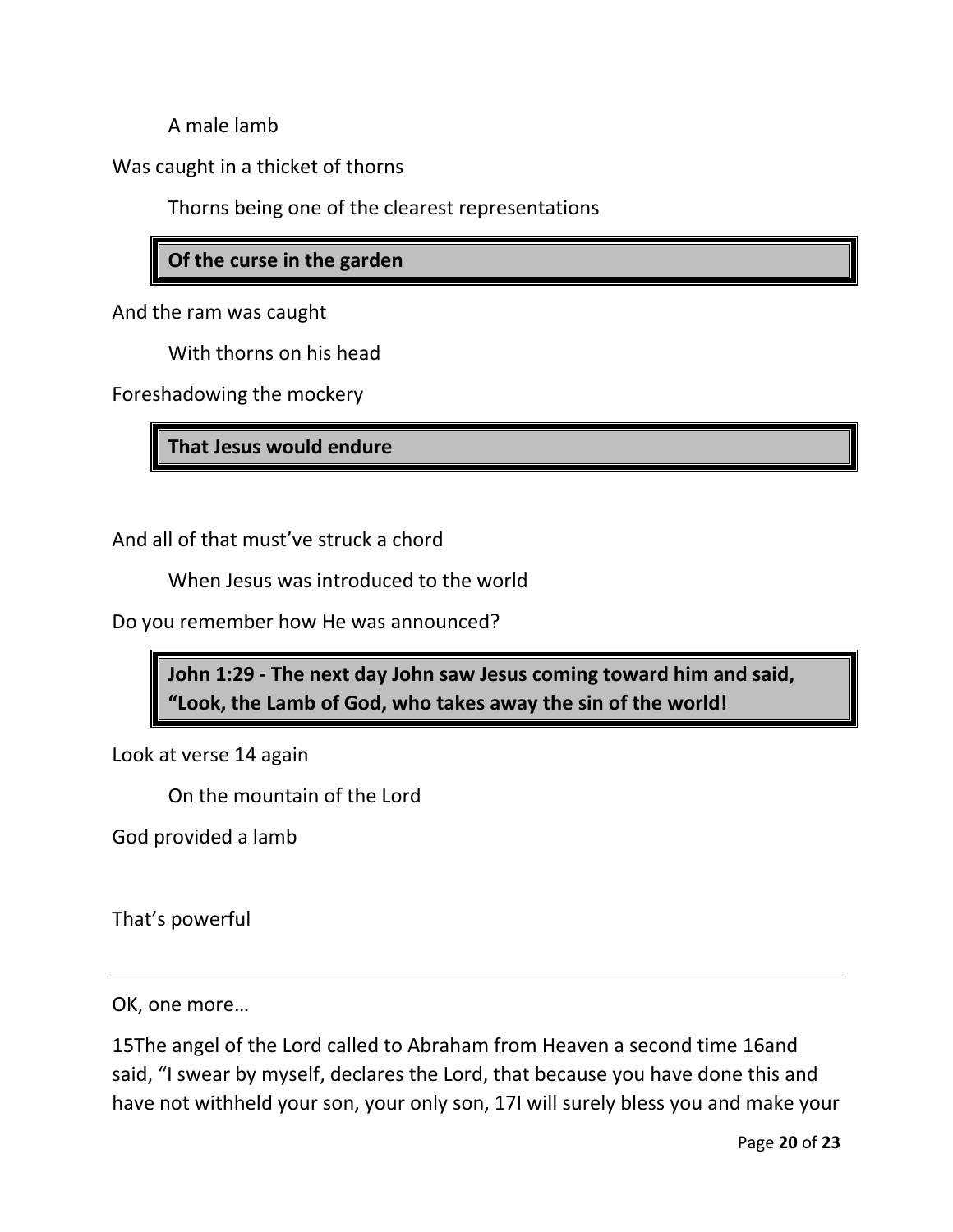descendants as numerous as the stars in the sky and as the sand on the seashore. Your descendants will take possession of the cities of their enemies, 18and through your offspring all nations on earth will be blessed, because you have obeyed me."

#### **Just as God wanted to bless the whole world** {Bless all}

Through Abraham

And through Abraham's descendants

God wants to bless the whole world

Through Jesus

And through Jesus' descendants

His followers

That's us

Look at this passage

**Galatians 3:8b-9 (NLT) - The Scriptures looked forward to this time when God would make the Gentiles right in His sight because of their faith. God proclaimed this good news to Abraham long ago when he said, "All nations will be blessed through you."** 

God was working in Abraham's life

And He was thinking about Jesus

He was thinking about us

We're playing checkers

And God's playing chess, friends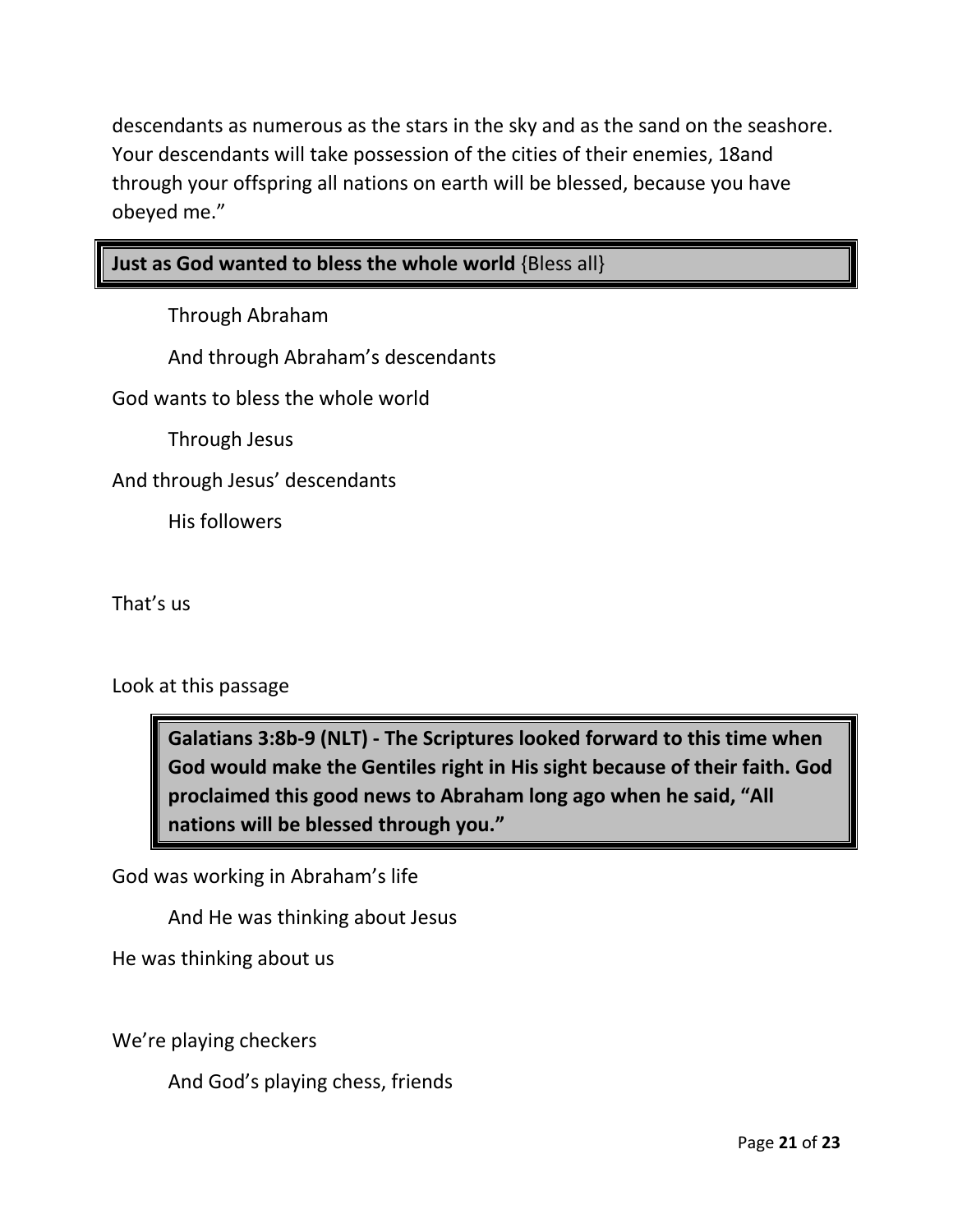He's at a whole different level

This passage continues:

**So, all who put their faith in Christ share the same blessing Abraham received because of his faith.**

God spent 2,000 years before Jesus came Preparing the world for His arrival And He's spent 2,000 years since He came Pleading with us for our attention

Jesus told us we wouldn't know the date

So, I'm not claiming anything like that

But He also told us to pay attention to the signs

And it would be just like Him

To have as much time

Between Abraham and Jesus

As He's allowed between Jesus and the end

And we don't know exactly when that is

But it's about now